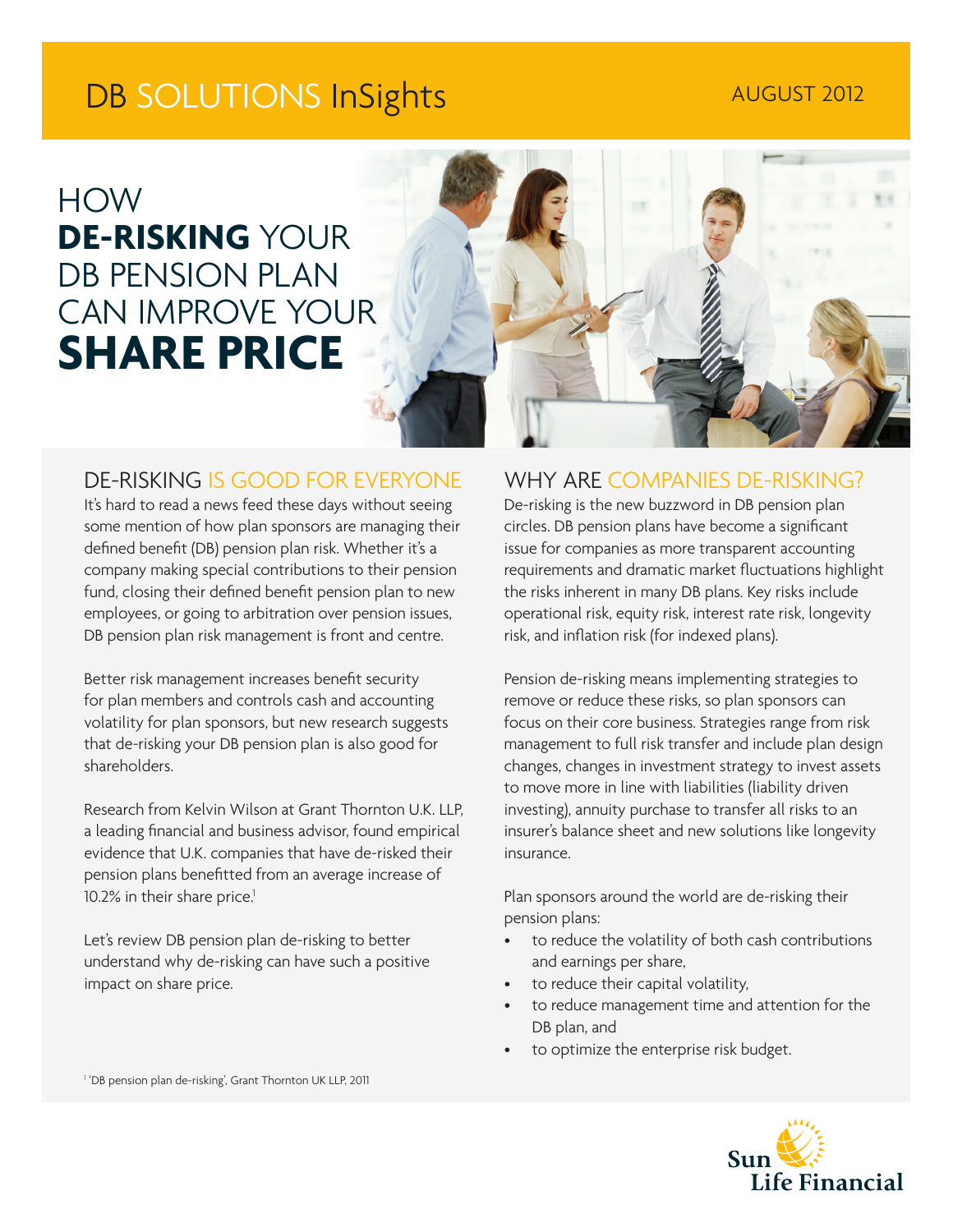# WHY WOULD A DB PENSION PLAN AFFECT SHARE PRICE?

Information about Canadian DB pension plans is disclosed in company financial statements. Pension expense, an assessment of the true cost of the pension plan, goes through the income statement. The pension plan's surplus or deficit is disclosed in the notes to the balance sheet. Investors and analysts review this information, and often do their own more detailed analysis, especially for plans that are large compared to the size of the company.

In a 2006 U.S. paper, Jin, Merton, and Bodie found that the greater risk associated with equity-heavy pension plans shows up in more volatile stock prices, even though this shows up nowhere on a plan sponsor's balance sheet. The authors confirmed that there is a relationship between pension risk – as measured by funded ratio and investment strategy – and investment returns by looking at what actually happened to share prices.<sup>2</sup>

Major accounting changes are coming in 2013 for Canadian companies that will even further highlight DB pension risk to the capital markets. Starting January 1, 2013, pension surpluses and deficits will be recognized immediately on the plan sponsor's balance sheet, along with asset and liability gains and losses. New commentary will be required explaining the risks associated with the DB plan and how the pension plan could affect the timing and uncertainty of the company's future cash flows.

These changes mean that instead of pension plan gains and losses being slowly reflected on the plan sponsor's balance sheet over 15 or 20 years, they will now be reflected immediately. For example, an investment loss in the pension plan will now immediately reduce a plan sponsor's level of shareholder's equity, which could impact loan covenants.

# CANADIAN PENSION **DE-RISKING SOLUTIONS**

| <b>Liability driven</b><br>investing (LDI) | Investing pension plan assets to<br>behave in the same way that the<br>plan's liabilities behave, using<br>pooled funds or a customized<br>portfolio.                                                                                                                                                                                       |
|--------------------------------------------|---------------------------------------------------------------------------------------------------------------------------------------------------------------------------------------------------------------------------------------------------------------------------------------------------------------------------------------------|
| <b>Longevity insurance</b>                 | Insurance against the possibility<br>that plan members live longer<br>than expected, with the insurer<br>covering the cost of additional<br>pension payments for longer-<br>lived members                                                                                                                                                   |
| <b>Annuity buy-out</b>                     | A traditional group annuity<br>contract that transfers all the<br>risks for a group of members<br>from the plan sponsor's balance<br>sheet to an insurer's balance<br>sheet.                                                                                                                                                                |
| <b>Annuity buy-in</b>                      | An innovative, flexible group<br>annuity that transfers all the risks<br>for a group of retired members<br>to an insurer, but is invisible to<br>plan members. An annuity buy-in<br>is an investment of the plan that<br>requires no top-up contribution<br>from the plan sponsor and<br>triggers no accounting<br>settlement. <sup>3</sup> |
| <b>Plan design changes</b>                 | Changes to future benefits or<br>cost sharing arrangements or<br>implementing a new pension<br>arrangement for new members<br>or all future service.                                                                                                                                                                                        |

2 'Do a firm's equity returns reflect the risk of its pension plan?', Journal of Financial Economics, 81(2006), 1-26.

<sup>3</sup> Plan sponsors should confirm the need for an accounting settlement with their own auditors.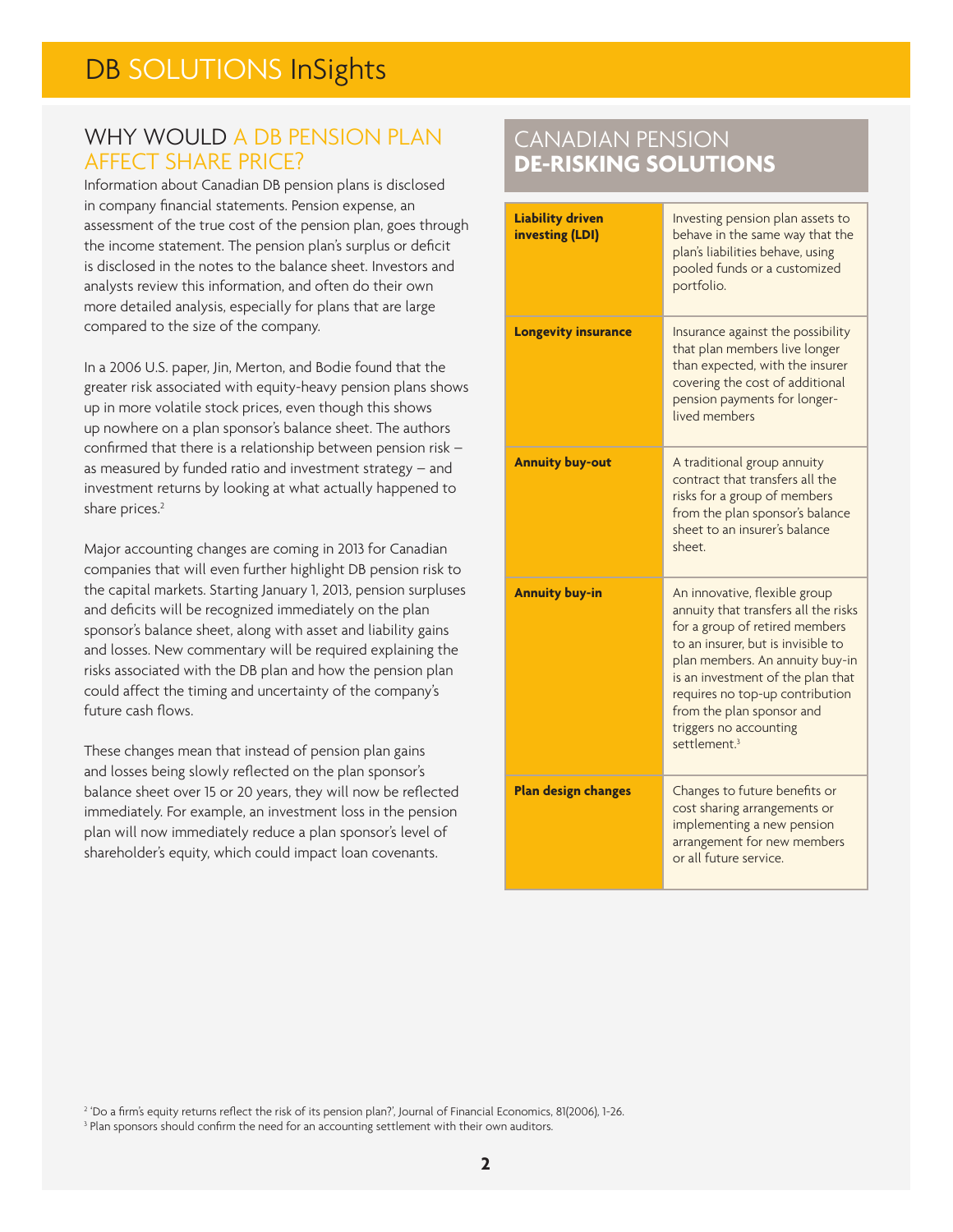# AN ENTERPRISE RISK MANAGEMENT APPROACH

Historically, pension risks were measured in isolation from the enterprise. But pension risks can be highly correlated with risks the plan sponsor is taking outside the pension plan, and there is increasing recognition that it's critical to define, map, quantify and consolidate these risks at the enterprise level.

The "costs" of not managing risk at the enterprise level can be significant:

- disruption of loan covenants and capital ratios,
- limiting dividends and other distributions to shareholders,
- lower earnings from higher pension costs,
- hits to the balance sheet from larger pension liabilities,
- a drain on cash due to increased pension contributions,
- a drop in the share price since the plan has a larger claim on the company, leaving less for the shareholders.

Many companies are now practicing enterprise risk management and include the pension plans when deciding how to optimize their risk budget. Historical research is being re-visited and tough questions are being asked about the best use of a company's limited risk capacity and capital. Studies have shown that ignoring the pension plan can greatly overestimate the cost of capital, sometimes by as much as 30%.<sup>4</sup> This means that capital projects with a positive impact for the company could be rejected by management.

# DE-RISKING IN ACTION

The aforementioned research from Kelvin Wilson at Grant Thornton U.K. LLP includes a case study which provides great insight into the impact of de-risking.<sup>5</sup>

| Sector:                                                  | Automotive                     | <b>KEY ISSUES</b><br>Owners want to sell operating business and exit within<br>$\bullet$<br>three years.<br>DB pension deficit could undervalue the selling price of<br>$\bullet$<br>the business.<br>Proposed level of contributions is unattractive to new<br>$\bullet$<br>investors. |
|----------------------------------------------------------|--------------------------------|-----------------------------------------------------------------------------------------------------------------------------------------------------------------------------------------------------------------------------------------------------------------------------------------|
| Annual turnover:                                         | £40m                           |                                                                                                                                                                                                                                                                                         |
| Pension liabilities:                                     | £100m                          |                                                                                                                                                                                                                                                                                         |
| Pension fund assets:                                     | £80m                           |                                                                                                                                                                                                                                                                                         |
| Deficit/funding ratio:                                   | £20m/80%                       |                                                                                                                                                                                                                                                                                         |
| Deficit contribution:                                    | £1.5m per annum for<br>5 years |                                                                                                                                                                                                                                                                                         |
| Market cap:                                              | £60m                           |                                                                                                                                                                                                                                                                                         |
| Share price pre de-risking:                              | £0.2783                        |                                                                                                                                                                                                                                                                                         |
| $\overline{C}$ DICI/INIC CTD ATECN EN ADI $\overline{C}$ |                                | FEEECTS OF DE DISIULO STRATECV                                                                                                                                                                                                                                                          |

#### DE-RISKING STRATEGY EMPLOYED

- Partial de-risking through a pension annuity buy-in.
- The strategy was implemented with a well- capitalized, specialist U.K. insurance company.
- £30m worth of liabilities were de-risked, with £32m of pension fund assets transferred to the insurer (the insurer valued the liabilities at £32m).
- The company paid an extra £5m into the pension fund to cover the £2m insurance cost and improve the funding ratio.

#### EFFECTS OF DE-RISKING STRATEGY

- The company's share price rose by 15% from £0.28 to £0.32 following completion of the de-risking deal.
- Market capitalization increased from £60m to £69m.
- Investment, longevity, inflation and interest rate risks were hedged for all the fund's retired pensioners.
- The funding ratio improved from 80% to 83%
- Going forward, a higher discount rate was used to value the pension liabilities, given the perceived lower risk in the pension fund.
- Annual contributions came down from £1.5m pa to £1m over a longer time period (10 years instead of 5 years).

4 'Do a firm's equity returns reflect the risk of its pension plan?', Journal of Financial Economics, 81(2006), 1-26.

5 'DB pension plan de-risking', Grant Thornton U.K. LLP, 2011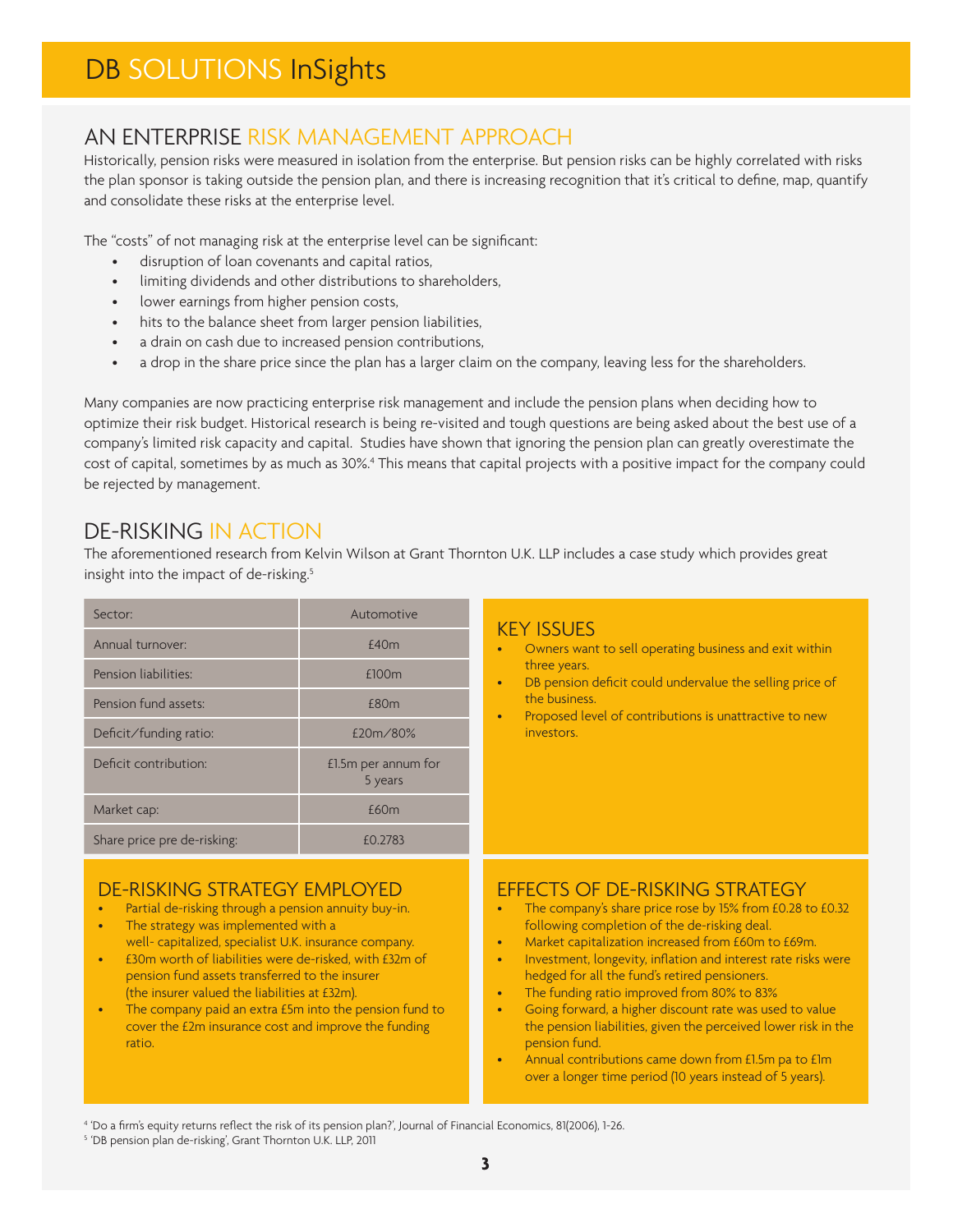# THE FUTURE FOR CANADIAN PLANS

Research clearly shows that DB pension risk can affect share price and that markets are starting to appreciate the considerable long-term benefits of tackling DB pension plan risk. The costs of operating a DB pension plan are rising dramatically and will continue to rise in the years to come. In the U.K., many believe that we are now at the point where the cost of de-risking will be less than the long-term cost of doing nothing.

Canadian plan sponsors are just beginning their de-risking journey and as more plans take action, we expect to see many developments:

- More interest in a wide range of de-risking solutions, especially LDI and annuity purchase. A wide range of LDI solutions are already available, and \$1.4 billion of pension liabilities were transferred to Canadian insurers in 2011 – the largest amount seen in one year.
- The new accounting rules in 2013 will further highlight the true economic cost of DB pension plans and companies carrying significant pension risk may be pressured to de-risk.
- Demand for fixed income investments will continue to increase and there may be a first mover advantage for plan sponsors that get out of the gate quickly.
- The market will continue to innovate, developing new solutions to meet new needs.

Which forward-thinking Canadian companies will take serious de-risking action first, and what will the impact be on their share price? We probably won't have to wait long to find out.

RESEARCH FROM GRANT THORNTON U.K. LLP

# THE CANADIAN DB LANDSCAPE

Canadian plan sponsors remain committed to DB pension plans and 96% of Canada's pension assets are in DB pension plans.<sup>6</sup> According to Statistics Canada, there are about 7,000 DB plans in Canada, covering 4.2 million Canadians, with pension assets of about \$1.2 trillion. As sponsors look for ways to manage DB pension risk, a recent Towers Watson survey suggests that 38% of DB plans are now closed<sup>7</sup> and investment strategies are changing. The average Canadian DB plan is now invested

6 Towers Watson Global Pension Assets Study 2012.

- 7 Towers Watson 2012 Survey of Pension Risk.
- 8 Towers Watson Global Pension Assets Study 2012

### **Company Date Date Type of de-risking Transaction size Change in share price** Babcock **May 2009** Longevity swap **E1.9bn 16.5%** Dairy Crest Community Crest June 2009 | Annuity buy-in | £310m | 16.0% Royal Sun Alliance **No. 2009** Longevity swap **Ellah 15.0%** 15.0% British Airways **July 2010** Synthetic annuity buy-in £1.3bn 10.0% Denso September 2009 Annuity buy-out £140m and 6.0% BMW **February 2010** Longevity swap **E3.0bn** 8.0% 6.0% Cadbury December 2009 Annuity buy-in £500m 6.0% **Average 10.2%**